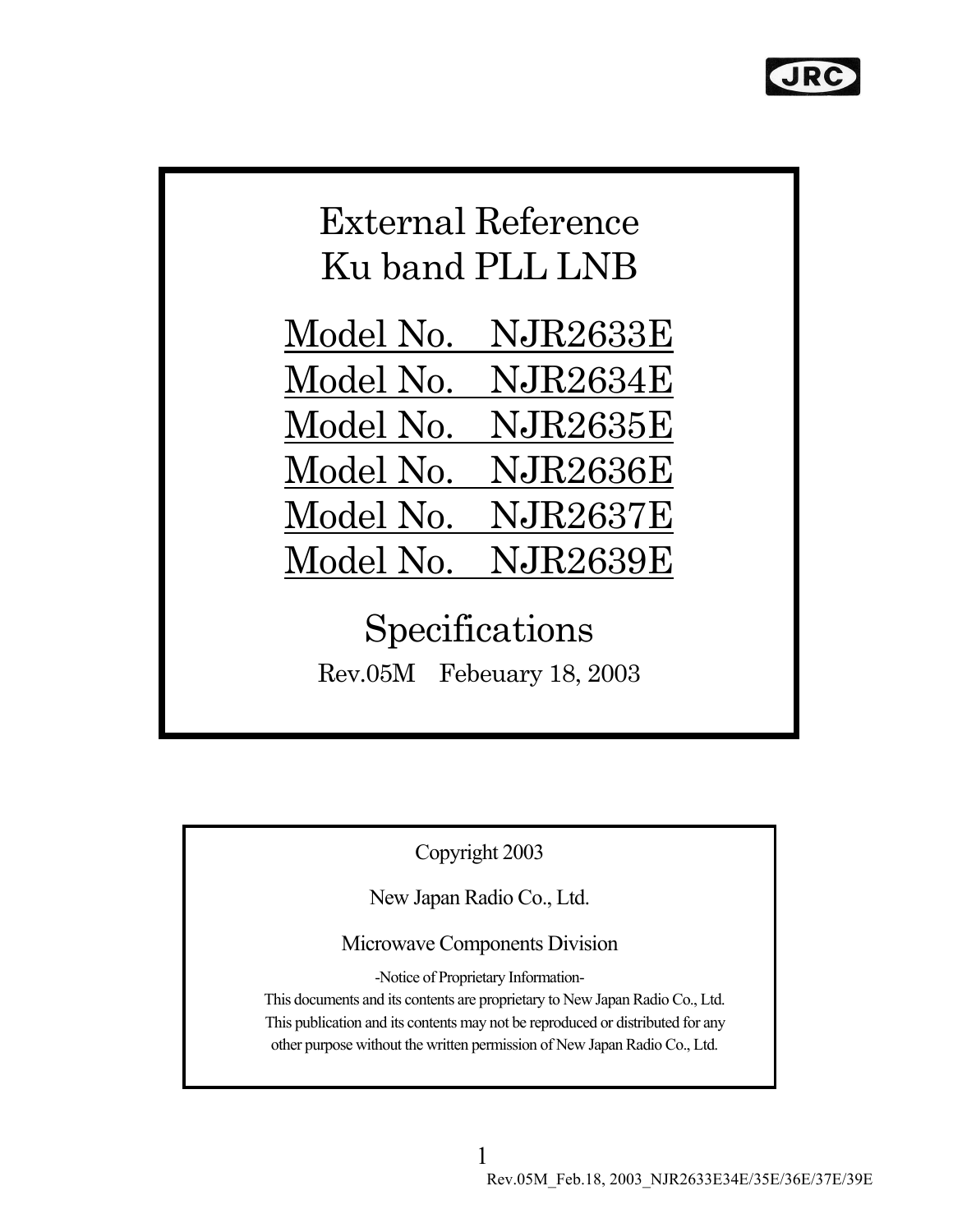

#### 1. Scope

This specification defines the low noise and block downconverter intended for the satellite data communication downlink application in the Ku-Band.

This LNB has a combined 3-stage HEMT Amplifier and Block Down Converter with a Phase Locked Local, which is constituted with a VCO, SPD (Sampling Phase Detector), Loop Filter and Reference Recovery VCXO providing low phase noise. This LNB has type F-female IF output connector.

All specifications shall apply throughout the full range of the specified environmental conditions unless otherwise specified.

#### 2. Electrical Specifications

| $\overline{\#}$    | Item                                             | Specification                                                  |
|--------------------|--------------------------------------------------|----------------------------------------------------------------|
| $2-1$ .            | <b>Input Frequency Band</b>                      | <model njr2633e="" no.=""><br/>11.45 to 11.95 GHz</model>      |
|                    |                                                  | 12.20 to 12.70 GHz<br><model njr2634e="" no.=""></model>       |
|                    |                                                  | 11.70 to 12.20 GHz<br><model njr2635e="" no.=""></model>       |
|                    |                                                  | 12.25 to 12.75 GHz<br><model njr2636e="" no.=""></model>       |
|                    |                                                  | 10.95 to 11.70 GHz<br><model njr2637e="" no.=""></model>       |
|                    |                                                  | 11.20 to 11.70 GHz<br><model njr2639e="" no.=""></model>       |
| $2-2.$             | Input Waveguide Flange                           | <b>WR75</b>                                                    |
| $2-3.$             | Input V.S.W.R.                                   | $2.5:1$ typ.                                                   |
| $2-4.$             | Noise figure $(Ta: +25 C)$                       | $0.8$ dB typ. $\overline{1.2}$ dB max.                         |
| $2-5.$             | <b>Output Frequency</b>                          | 950 to 1,450 MHz                                               |
|                    |                                                  | <model 34e="" 35e="" 36e="" 39e="" njr2633e="" no.=""></model> |
|                    |                                                  | 950 to 1,700 MHz                                               |
|                    |                                                  | <model njr2637e="" no.=""></model>                             |
| $2-6.$             | <b>Conversion Gain</b><br>$(Ta: +25 C)$          | 55 dB min.<br>60 dB typ.                                       |
| $2 - 7.$           | Conversion Gain Variation (Ta: $+25$ C)          | $2.0$ dB max.                                                  |
|                    |                                                  | in any 50 MHz segment over the frequency band.                 |
| $2 - 8$ .          | Output Power for 1 dB Gain Compression           | 0 dBm min.                                                     |
| $\overline{2-9}$ . | <b>Intermodulation Products</b>                  | 45 dBc min                                                     |
|                    | (3rd order Intermodulation rejection with two RF |                                                                |
|                    | input carriers separated by 10 MHz, -10 dBm IF   |                                                                |
|                    | Output Power)                                    |                                                                |
| $2-10.$            | Local Oscillator Leakage Levels                  | -25 dBm max. at the IF Output Connector.                       |
|                    |                                                  | -60 dBm max. at the RF Input Flange.                           |
| $2-11.$            | <b>Local Oscillator Frequency</b>                | <model njr2633e="" no.=""><br/>10.50 GHz nom.</model>          |
|                    |                                                  | 11.25 GHz nom.<br><model njr2634e="" no.=""></model>           |
|                    |                                                  | 10.75 GHz nom.<br><model njr2635e="" no.=""></model>           |
|                    |                                                  | 11.30 GHz nom.<br><model njr2636e="" no.=""></model>           |
|                    |                                                  | 10.00 GHz nom.<br><model njr2637e="" no.=""></model>           |
|                    |                                                  | 10.25 GHz nom.<br><model njr2639e="" no.=""></model>           |
| $2-12.$            | Phase Noise (SSB)                                | $-75$ dBc/Hz at<br>$100$ Hz                                    |
|                    |                                                  | $-80$ dBc/Hz at<br>1 kHz                                       |
|                    |                                                  | -90 dBc/Hz at 10 kHz                                           |
|                    |                                                  | $-110$ dBc/Hz at $100$ kHz                                     |
|                    |                                                  | *Depend on Phase Noise of the External Reference.              |
| $2-13.$            | External Reference Input Frequency               | 10 MHz nom.                                                    |
| $2-14.$            | <b>External Reference Input Power</b>            | $-10$ to $0$ dBm<br>$(75 \text{ ohm})$<br>@IF Output connector |
| $2 - 15.$          | <b>External Reference Input Port</b>             | IF Output Connector                                            |
|                    |                                                  | (Combine Reference with IF Signal)                             |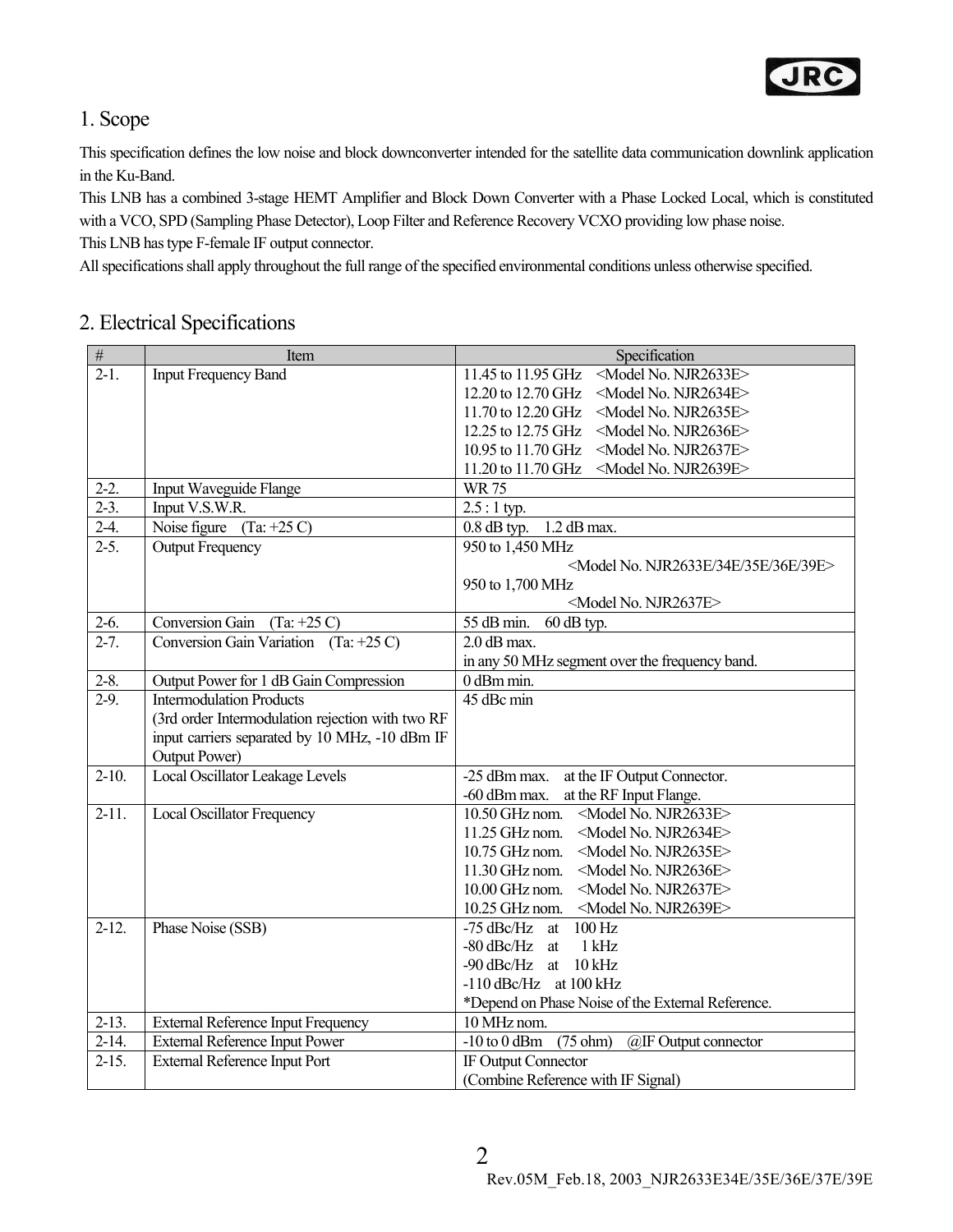

| #       | Item                                  | Specification                                                |
|---------|---------------------------------------|--------------------------------------------------------------|
| $2-16.$ | <b>External Reference Phase Noise</b> | $-135$ dBc/Hz at 100 Hz                                      |
|         |                                       | $-143$ dBc/Hz at $1$ kHz                                     |
|         |                                       | $-145$ dBc/Hz at 10 kHz                                      |
|         |                                       | (Input Condition)                                            |
| $2-17.$ | <b>Spurious</b>                       | a) -140 dBm max.                                             |
|         |                                       | At input, fixed frequency spur, unrelated to test CW signal. |
|         |                                       | (Measured at specified IF band; 950 to 1,450 or 1,700 MHz)   |
|         |                                       |                                                              |
|         |                                       | $b) -50$ dBc max.                                            |
|         |                                       | With test CW signal -10 dBm IF output                        |
|         |                                       | (Measured at specified IF band; 950 to 1,450 or 1,700 MHz)   |
| $2-18.$ | <b>Image Rejection</b>                | 45 dB min.                                                   |
| $2-19.$ | Output V.S.W.R.<br>$(75 \text{ ohm})$ | $2.3:1$ max.                                                 |
| $2-20.$ | <b>Input Voltage</b>                  | $+15$ to $+24$ V DC                                          |
| $2-21.$ | Current Drain                         | 380 mA typ.<br>400 mA max.                                   |

### 3. Environmental Specifications

| #      | <b>Item</b>                        | Specification                                  |
|--------|------------------------------------|------------------------------------------------|
| $3-1.$ | <b>Operating Temperature Range</b> | $-40$ to $+60$ C                               |
| $3-2.$ | <b>Storage Temperature Range</b>   | $-40$ to $+80$ C                               |
| $3-3.$ | Humidity                           | $100\%$ Rh max.                                |
| $3-4.$ | <b>Vibration</b>                   | $5 G$ (f: 50 Hz, T: 5 min. Direction: X, Y, Z) |
| $3-5.$ | Shock                              | 15 G (Direction : $X, Y, Z$ )                  |

### 4. Absolute Maximum Rating

| #      | ltem                  | $\cdot$ $\sim$<br>Specification |
|--------|-----------------------|---------------------------------|
| $4-1$  | <b>RF</b> Input Power | $-10$ dBm $(a)$<br>CW           |
| $4-2.$ | <b>Supply Voltage</b> | $+28$ Vdc                       |